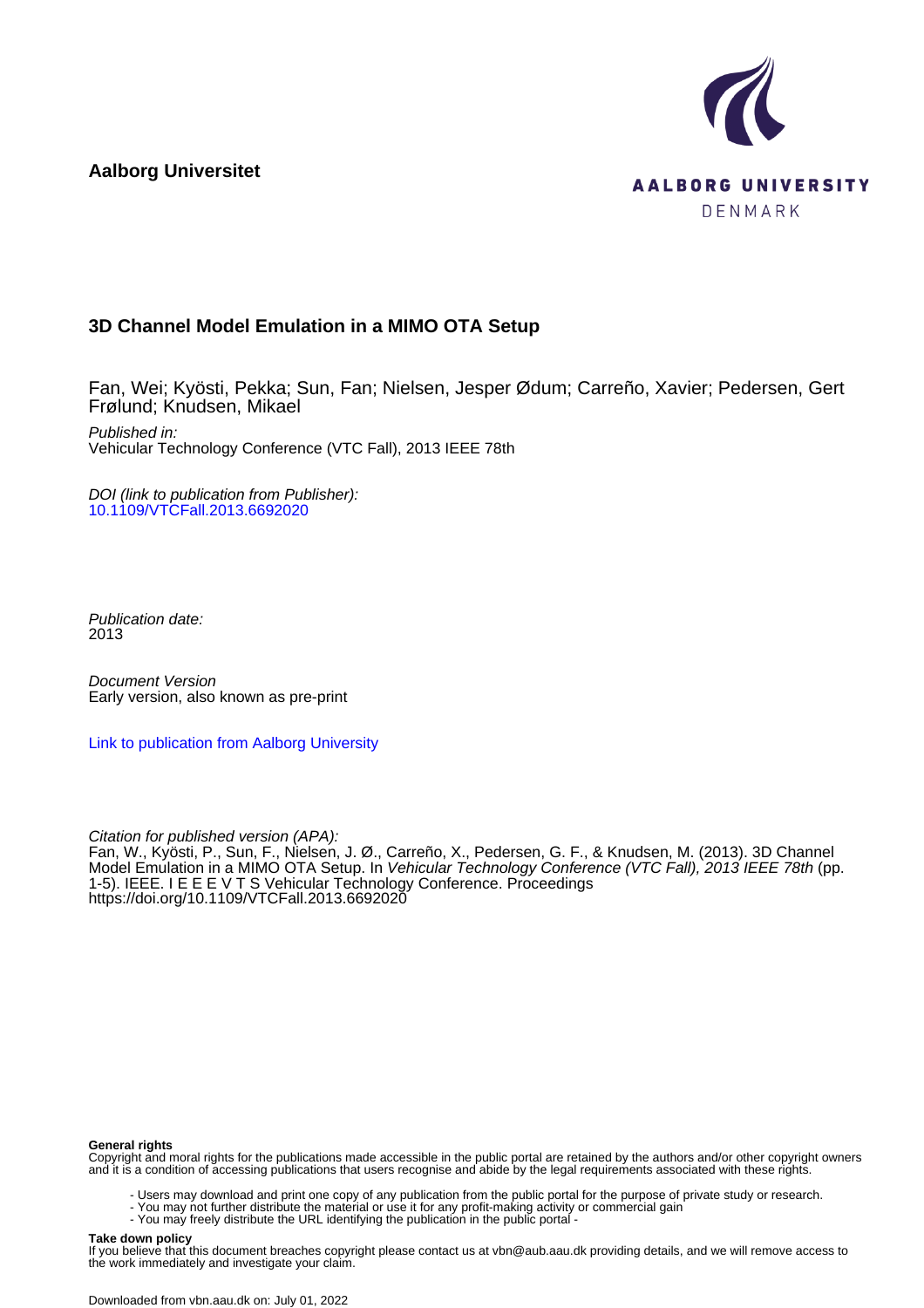# 3D Channel Model Emulation in a MIMO OTA Setup

Wei Fan<sup>1</sup>, Pekka Kyösti<sup>2</sup>, Fan Sun<sup>1</sup>, Jesper Ø. Nielsen<sup>1</sup>, Xavier Carreño<sup>3</sup>, Gert F. Pedersen<sup>1</sup> and Mikael B. Knudsen<sup>3</sup>

<sup>1</sup>Department of Electronic Systems, Faculty of Engineering and Science, Aalborg University, Denmark

Email: wfa@es.aau.dk

<sup>2</sup>Anite Telecoms Oy, Finland

3 Intel Mobile Communications, Aalborg, Denmark

*Abstract*—This paper presents a new channel reconstruction technique for 3D geometry-based channels in a multi-probe based MIMO OTA setup. The proposed method provides a general channel reconstruction framework for any spherical power spectrum. The channel reconstruction is formed as convex optimization problems, which give global optimal reconstruction accuracy and allow for a relatively low computational complexity.

#### I. INTRODUCTION

As a solution to evaluate multiple input multiple output (MIMO) device performance in realistic conditions in the lab, MIMO over the air (OTA) testing has attracted huge interest from both industry and academia [1], [2]. Standardization work for the development of the MIMO OTA test methods is ongoing in CTIA, 3GPP and COST IC1004 [1]. One promising candidate is the multi-probe based anechoic chamber method. Compared to field testing, the anechoic chamber based MIMO OTA testing provides repeatable and controllable testing environments, so the major challenge is to emulate a realistic environment which can accurately reflect the real wireless propagation environment.

Most of the standard channel models in the literature are two-dimensional (2D). That is, the channel models are defined only on the azimuth plane and no spread over elevation dimension is assumed [3], [6]. These models are valid in the scenarios where the elevation spread of the incoming power spectrum is concentrated on a very narrow elevation-angle region at the elevation angle  $\theta = 0^{\circ}$  in typical spherical coordinates in the propagation literature. 2D standard channel models are used in the MIMO OTA testing so far [1]. Several contributions in the literature have addressed techniques to emulate the 2D standard channel models in a multi-probe setup [2], [5]. However, the 2D channel model assumption is not generally valid. Measurements have demonstrated that elevation spread can not be ignored in many propagation environments. Various distributions have been proposed for power azimuth spectrum (PAS) and power elevation spectrum (PES) of the incoming power spectrum [6], [7], [8], [9].

In order to evaluate MIMO terminals in realistic environments in the lab, it would be desirable that the 3D radio channels can be accurately reproduced in a multi-probe MIMO OTA setup. Very few contributions have addressed this issue. In [10], it was briefly mentioned that 32 symmetrically placed OTA probes in a 3D setup were used to emulate 3D channel models, but no algorithm description is given. In [11], the 3D channel reconstruction technique is briefly described. The test volume where the device under test (DUT) is located is sampled by selecting locations on three orthogonal segments of line inside the test volume.

In the current paper, a novel 3D channel model reconstruction technique in a MIMO OTA setup is proposed, where the test volume is sampled by locations on the surface of an ellipsoid shaped test volume. The 3D channel reconstruction technique has also been implemented in a commercial channel emulator EB Propsim F8, where the Laplacian distribution is defined for PAS and PES. For the proposed reconstruction technique, there is no limitation on the spherical power spectrum shape. The main work of this paper is to extend the 2D prefaded signal synthesis (PFS) technique [2] for 3D channel models. The focus is on reproducing the spatial structure of the 3D channel with a limited number of probes in a 3D configuration. Note that the notation channel reconstruction is interchangable with channel emulation in this paper. The contributions of this work are:

- We first form the 3D channel reconstruction problem via two objectives: the sum reconstruction error minimization and the maximal reconstruction error minimization. The first one minimizes the summation over the total reconstruction errors while the second one avoids potential high peaks of reconstruction error. Both problems are convex optimization problems when the OTA probe positions are fixed, which can be solved efficiently [12]. Employing the convex optimization framework into the channel reconstruction can greatly reduce the computational complexity.
- Selecting points on the surface of the test volume to form the samples, offers better reconstruction accuracy than that obtained by using points on three orthogonal lines inside test volume, as reported in [11].
- The proposed reconstruction method provides a general reconstruction framework for any spherical power spectrum.

#### II. METHOD

### *A. Reconstruction technique for 2D channel models*

Several papers have discussed OTA testing setups for MIMO devices with emphasis on channel modeling, where the goal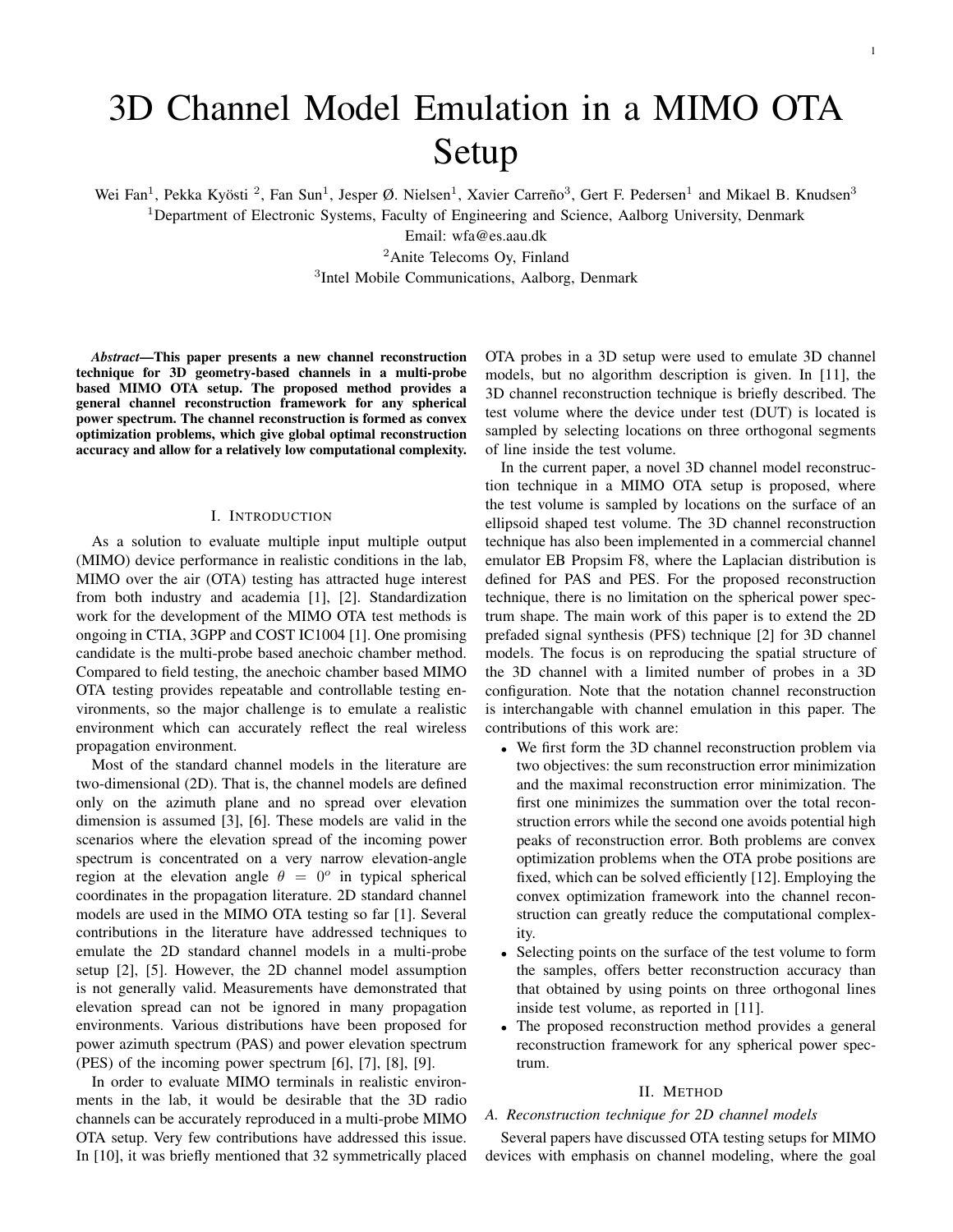is to accurately reproduce realistic 2D channels in the test area inside the chamber with a limited number of OTA probes [2], [14]. The prefaded signals synthesis (PFS) technique, as detailed in [2], is able to create radio propagation environments for OTA testing and has been verified in practical MIMO OTA systems [13]. The modeling of radio channel parameters such as delay, Doppler, channel polarization and transmitter (Tx) side spatial characteristics is detailed in [2] and can be easily modeled. Thus, the focus is on reproducing receiver (Rx) side spatial aspects of the channel, which is critical as we extend Single Input Single Output (SISO) OTA to MIMO OTA testing.

In [10], a 3D geometry-based radio channel model based on [6] was presented, where the elevation dimension is introduced to extend the standard 2D geometry-based channel to the full 3D model. As explained in [2], the PFS technique works the same for vertically and horizontally polarized power spectrum. This rule applies to the 3D case as well and the polarization is omitted for the sake of simplicity.

#### *B. Model of 3D spherical power spectrum*

The spherical power spectrum needs to be modeled as a function of both elevation angle ( $\theta$ ) and azimuth angle ( $\phi$ ). The spherical power spectrum is often modeled separately in azimuth and elevation [9], [11]:

$$
P(\theta, \phi) = P(\theta)P(\phi)
$$
 (1)

where  $P(\theta)$ ,  $P(\phi)$  are the PES and PAS, respectively. The spherical power spectrum  $P(\theta, \phi)$  needs to satisfy the following condition:

$$
\oint P(\Omega)d\Omega = \int_{-\pi}^{\pi} \int_{-\pi/2}^{\pi/2} P(\theta,\phi)\cos\theta d\theta d\phi = 1
$$
 (2)

where  $\Omega$  is the solid angle.

The spherical power spectrum shape has been investigated in the literature. Several models have been proposed for the PAS and PES based on measurements. Wrapped Gaussian, uniform, truncated Laplacian and von Mises distribution have been proposed for the PAS distribution, while wrapped Gaussian, truncated Laplacian are often used for the PES distribution [7], [8], [9]. Note that this work is not restricted to any model, and spherical power spectrum based on measurements can also be reconstructed as well. In this paper, the PAS is defined with an interval of  $[\phi_0 - \pi, \phi_0 + \pi]$  of size  $2\pi$  centered at azimuth angel of arrival (AoA)  $\phi_0$ , while the PES is with an interval of  $\left[\theta_0 - \frac{\pi}{2}, \theta_0 + \frac{\pi}{2}\right]$  of size  $\pi$  centered at elevation angle of arrival (EoA)  $\theta_0$ .

The example distributions are described by the following expressions:

*a) Uniform power distribution:*

$$
P(\phi) = \frac{1}{2\pi}, \quad \phi \in [-\pi, \pi]
$$
 (3)

*b) Truncated Gaussian power distribution:*

$$
P(\epsilon) = \frac{Q_G}{\sqrt{2\pi}\sigma} \exp\left[-\frac{(\epsilon - \epsilon_0)^2}{2\sigma^2}\right],\tag{4}
$$

*c) Truncated Laplacian power distribution:*

$$
P(\epsilon) = \frac{Q_L}{\sqrt{2\pi}\sigma} \exp\left[-\frac{\sqrt{2}|\epsilon - \epsilon_0|}{\sigma}\right],
$$
 (5)

*d) Von Mises distribution power distribution :*

$$
P(\theta) = \frac{\exp[a \cos(\theta - \theta_0)]}{2\pi I_0(a)},
$$
\n(6)

where  $P(\epsilon)$  denotes either the PAS distribution  $P(\phi)$  or the PES distribution  $P(\theta)$ .  $Q_G$  and  $Q_L$  are scaling constants ensuring that (2) is fulfilled.  $\sigma$  is the standard deviation. a controls the angle spread of the von Mises distribution.

# *C. Criteria to model 3D channel spatial characteristics*

The spatial correlation is a statistical measure of the similarity of the received signals and it is selected as a figure of merit (FoM) to model 3D channel spatial characteristics, similar to the 2D case [2]. For the 2D channel reconstruction, the spatial correlation between two antenna elements  $u$  and  $v$  is calculated based on the assumption that two antenna elements exhibit the same omnidirectional radiation pattern and the phase difference is determined by the wavelength and relative positions of two antenna elements. This is due to the fact that the DUT antenna pattern is typically not known beforehand and if some antenna patterns are otherwise embedded to the channel model for channel reconstruction, the channel model itself will assume some DUT antennas. Similar to [2], isotropic antenna patterns are assumed for the 3D channel reconstruction in this paper.

The spatial correlation can be determined according to [4], for a single polarization, as:

$$
\rho_a = \frac{\oint G_u(\Omega) G_v^*(\Omega) P(\Omega) d\Omega}{\sqrt{\oint |G_u(\Omega)|^2 P(\Omega) d\Omega} \sqrt{\oint |G_v(\Omega)|^2 P(\Omega) d\Omega}}, \quad (7)
$$

where ()<sup>\*</sup> denotes complex conjugate operation,  $G_u$  and  $G_v$ are the complex radiation patterns of antennas  $u$  and  $v$ , respectively, with a common phase center.

From (2) and the assumption about the isotropic antenna pattern, we can rewrite equation (7) as:

$$
\rho = \oint \exp(jk(\overline{r}_u - \overline{r}_v) \cdot \overline{\Omega}) P(\Omega) d\Omega, \tag{8}
$$

where  $\bar{r}_u$  and  $\bar{r}_v$  are vectors containing the position information of antenna u and v, respectively.  $\Omega$  is an unit vector denoting space angle  $\Omega$ . (·) is the dot product operator. k is the wave number.

# *D. 3D channel reconstruction*

In the MIMO OTA setup, the goal is to obtain OTA probe power weights so as to minimize the deviation between the theoretical spatial correlation from a target continuous spherical power spectrum, and the emulated correlation from a discrete spherical power spectrum characterized by power weights of the probes.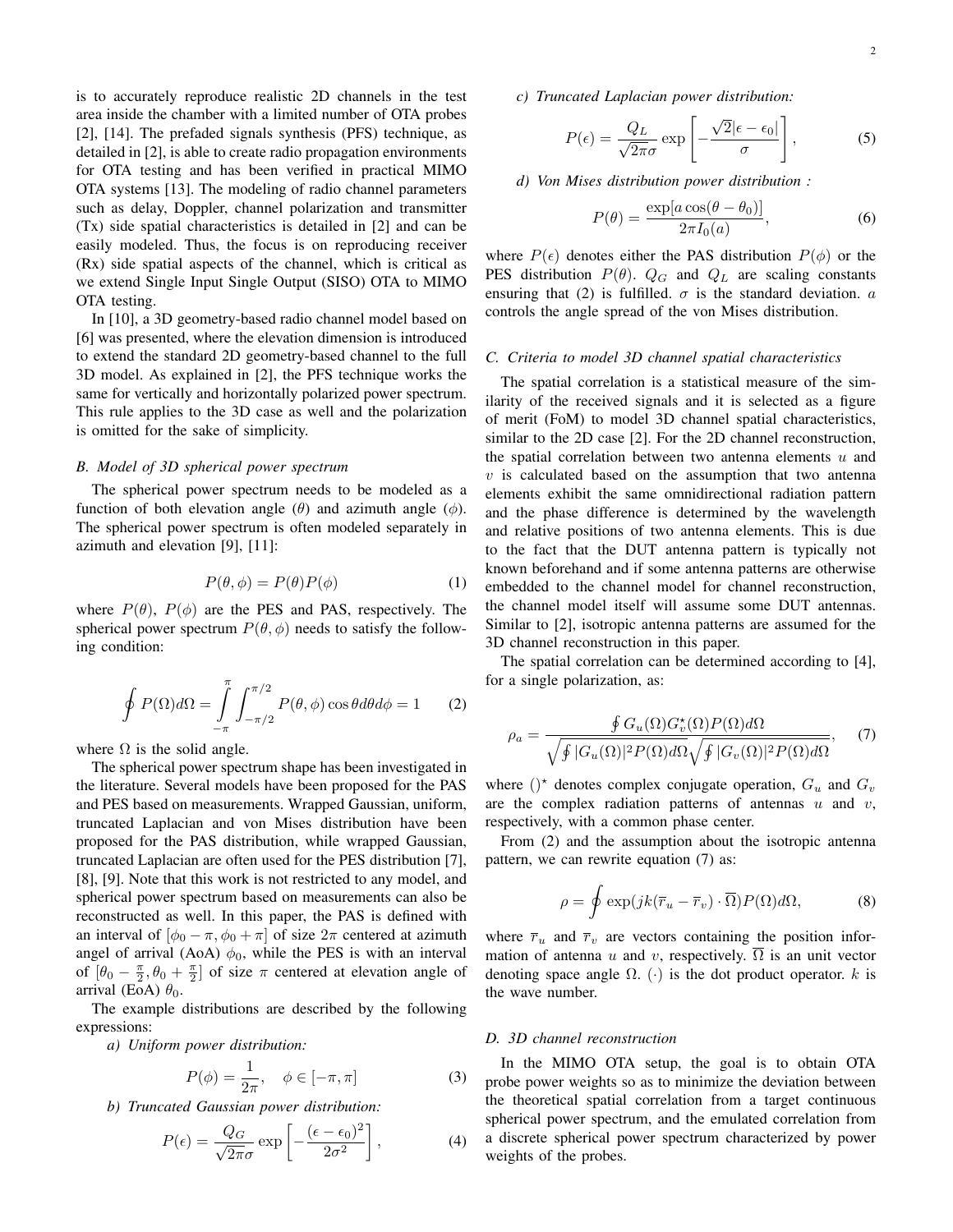Similar to (8), the emulated spatial correlation can be calculated based on the discrete spherical power spectrum characterized by  $M$  probes as:

$$
\hat{\rho} = \sum_{m=1}^{M} w_m \exp(jk(\overline{r}_u - \overline{r}_v) \cdot \overline{\Phi}_m),
$$
\n(9)

where  $w_m$  is the power weight for the mth probe.  $\overline{\Phi}_m$  is an unit position vector of the  $m$ th probe.  $M$  is the number of probes. We further assume there are  $N$  location pairs for antenna  $u$  and  $v$  (sample points) on the test volume for reconstruction purpose. Therefore, we have  $\hat{\rho}_i$ ,  $1 \leq i \leq N$ . We will discuss two different objective functions as follows:

*1) Minimizing sum reconstruction errors (Min-Sum):* The objective is to minimize the summation over the total reconstruction errors across all the location pairs:

$$
\min_{\mathbf{w}} \qquad \|\hat{\rho}(\mathbf{w}) - \rho\|_2^2 \tag{10}
$$
\n
$$
s.t. \qquad 0 \le w_m \le 1, \forall m \in [1, M]
$$

where  $\mathbf{w} = [w_1, ..., w_M]^T$  is a power weighting vector to be optimized.  $\hat{\rho}$  and  $\rho$  are the reconstructed spatial correlation and target spatial correlation vectors with each element corresponding to the spatial correlation between two isotropic antennas at a certain location pair inside the test volume. The optimal vector of OTA antenna power weights  $w$  can be obtained by solving the objective function (10), which is a quadratic programming problem with linear constraints when the probe positions are fixed. Therefore, we can easily solve the problem in (10) via a popular convex problem solver CVX in [12].

*2) Minimizing maximal reconstruction error (Min-Max) :* An alternative objective function is:

$$
\min_{\mathbf{w}} \max_{i} |\hat{\rho}_i - \rho_i|
$$
\n
$$
s.t. \ 0 \le w_m \le 1, \ \forall m \in [1, M].
$$
\n
$$
(11)
$$

Through this objective function, we minimize the largest reconstruction error  $\max_i |\hat{\rho}_i - \rho_i|$  and avoid potential high peaks in the reconstruction errors. However, this surely leads to a loss in terms of the total reconstruction errors  $\|\hat{\rho}(w) - \rho\|_2^2$ , which will be demonstrated via simulation results later. Eq. (11) can be equivalently transformed into

$$
\min_{\mathbf{w}} t
$$
\n
$$
s.t. |\hat{\rho}_i - \rho_i| \le t, \ \forall i \in [1, N], \ t \ge 0
$$
\n
$$
0 \le w_m \le 1, \ \forall m \in [1, M].
$$
\n
$$
(12)
$$

Thus, after the equivalent transformation, (12) is again a convex problem, which can be handled efficiently via CVX in [12].

*3) Sampling the test volume:* In [10] and [11], it is mentioned that the sphere shaped test volume in the center of the 3D OTA setup is sampled by selecting locations  $u$  and  $v$ from three orthogonal segments of line inside the sphere, as shown in Figure 1 (red points on three orthogonal lines). This 3



Figure 1. An illustration of different ways to sample the test volume. Blue mark denotes the test volume center. One way is to select locations  $u$  and  $v$ from three orthogonal axes (red marks), as shown in [10], [11]. Another way is to select locations  $u$  and  $v$  on the surface of test volume which are directly opposite each other (black marks).

way of selecting sample points within the test volume will give optimal results on the three axes. However, it might not present optimal reconstruction results for sample points within whole the test volume and reconstruction accuracy might be critically bad at certain locations. In a practical MIMO OTA measurement, antennas on the DUT may be arbitrarily placed inside the test volume.

In this paper, the oblate ellipsoid shaped test volume is proposed instead of the sphere, as the number of OTA probes in the azimuth plane is likely different from that in the elevation plane. The test volume is sampled by selecting locations on the surface of the ellipsoid. Positions for  $u$  and  $v$  $(\bar{r}_u$  and  $\bar{r}_v$ ) are on the surface of the test volume and directly opposite to each other w.r.t the test volume center. Sample points are obtained by sweeping the location pairs over the whole surface of the ellipsoid, as illustrated in Figure 1.

#### III. SIMULATION RESULTS

*A. Comparison of reconstruction accuracy for different algorithms*

The 3D reconstruction technique is implemented in the commercial channel emulator EB Propsim F8 where the PAS and PES are defined for the Laplacian distribution. In this section, the proposed algorithms are compared with the emulated results from the EB channel emulator.

Three test scenarios are considered, as detailed in Table I. Three different probe configurations and target spherical power spectrum are assessed. For each target spherical power spectrum, AoA and azimuth spread of arrival (ASA) are defined for the Laplacian shaped PAS; while EoA and elevation spread of arrival (ESA) are specified for the Laplacian shaped PES. The DUT size should be smaller than the test volume to ensure that the target propagation environment is accurately reproduced around the DUT. The test volume of case A is illustrated in Figure 1. Test volume in case C is larger than that in case A due to the fact that more probes are used in case C.

Three probe setups are shown in Figure 2(a), Figure 2(b) and Figure 2(c), respectively. Probe angular location details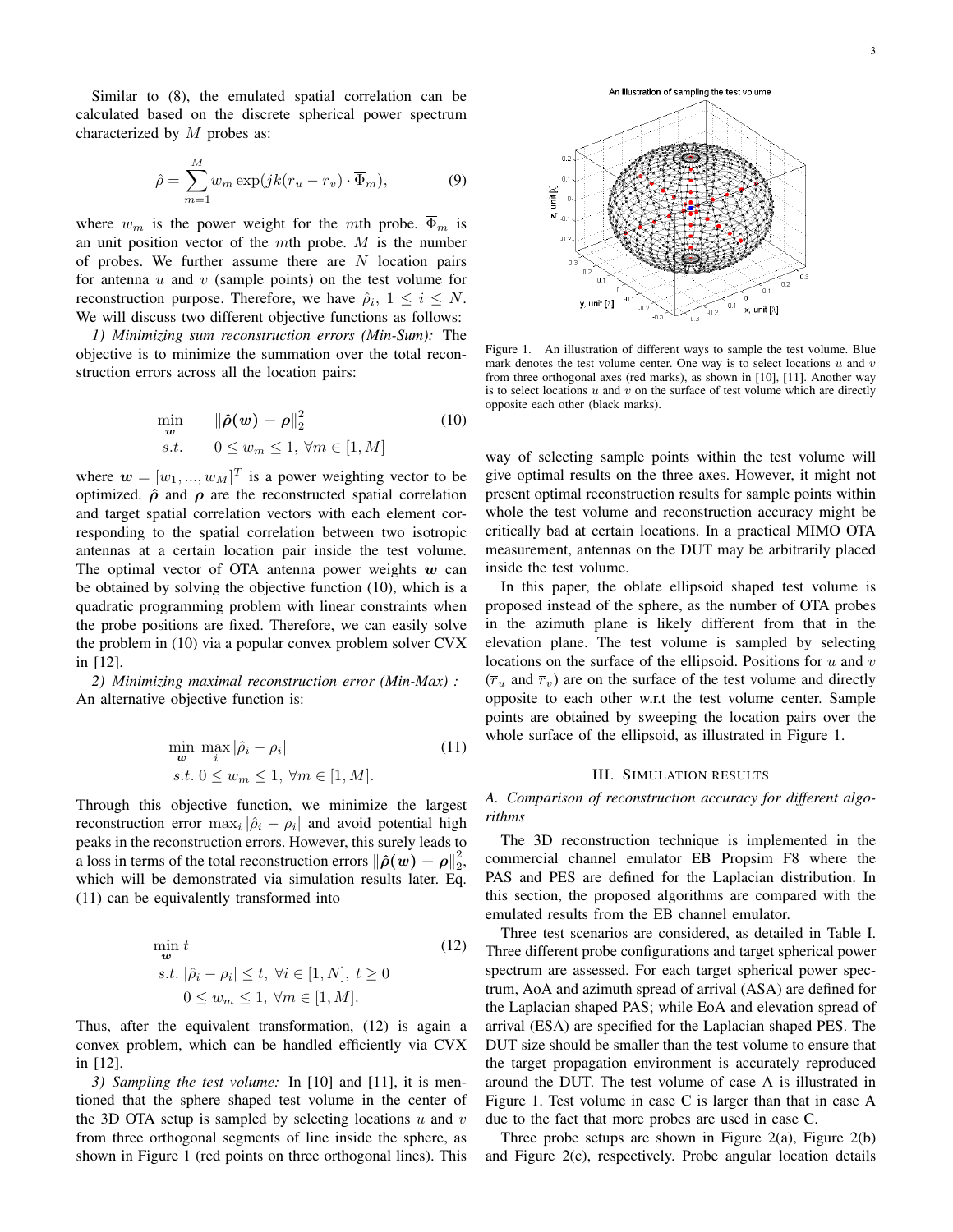Table I TEST CASES CONSIDERED FOR ALGORITHM COMPARISON

| Test         | Probe | Target Spherical Power Spectrum |                     |                          |  |  |
|--------------|-------|---------------------------------|---------------------|--------------------------|--|--|
| Case         | Setup | PAS shape                       | PES shape           | Test volume              |  |  |
| $\mathsf{A}$ | А     | $A \circ A = 0^{\circ}$         | $EoA = 0^{\circ}$   | Major axis: $0.7\lambda$ |  |  |
|              |       | $ASA = 35^{\circ}$              | $ESA = 10^{\circ}$  | Minor axis: $0.5\lambda$ |  |  |
| B            | B     | $A \circ A = 0^0$               | $E_0A = 15^{\circ}$ | Major axis: $1.8\lambda$ |  |  |
|              |       | $ASA = 35^{\circ}$              | $ESA = 10^{\circ}$  | Minor axis: $0.9\lambda$ |  |  |
| C            | C     | $A \circ A = 0^{\circ}$         | $E_0A = 0^\circ$    | Major axis: $2\lambda$   |  |  |
|              |       | $ASA = 35^{\circ}$              | $ESA = 10^{\circ}$  | Minor axis: $0.6\lambda$ |  |  |



Figure 2. Three probe configurations used for algorithm comparison. Red mark denotes the center of 3D sphere and blue marks denote the position of probes on the sphere, as detailed in Table II.

are shown in Table II. The probes are placed on a sphere. and the elevation angle  $\theta$  and the azimuth angle  $\phi$  are specified for each probe. The probes are organized on several elevation rings.  $\theta_i$  denotes the elevation angle for all the probes on *i*th elevation ring.  $\phi_{ij}$  is the azimuth angle of the *j*th probe on the ith elevation ring.

The target spatial correlation  $|\rho|$  for the test case A and reconstruction results with different algorithms are shown in Figure 3. The spatial correlation between the antennas on the surface of the test volume varies with locations of antennas. The reconstruction accuracy depends on the probe setup, the target channel and the number of probes. Statistics of the reconstruction results for all cases with different algorithms are summarized in Table III. Generally, the Min-Sum algorithm presents the best performance for all scenarios in terms of rms error, while the Min-Max algorithm offers the smallest maximal error for all cases, as explained and consistent with the algorithm description in Section II-D. The Min-Max and Min-Sum algorithms give comparable reconstruction accuracies for the test case C.

The algorithm implemented in the EB channel emulator

Table II PROBE ANGULAR LOCATION DETAILS

| Case | Detail |                                    |                                                                                                                                                                                                                                                                                                                                                                               |  |
|------|--------|------------------------------------|-------------------------------------------------------------------------------------------------------------------------------------------------------------------------------------------------------------------------------------------------------------------------------------------------------------------------------------------------------------------------------|--|
|      | Total  | Setup                              | Angular location                                                                                                                                                                                                                                                                                                                                                              |  |
| A    | 16     | 3<br>elevation<br>rings            | $\theta_1 = -15^{\circ} \phi_{1i} = -180^{\circ} + j \cdot 90^{\circ}, j \in [1, , 4]$<br>$\theta_2 = 0^{\circ} \phi_{2i} = -180^{\circ} + j \cdot 45^{\circ}, j \in [1, , 8]$<br>$\theta_3 = 15^{\circ} \phi_{3j} = -180^{\circ} + j \cdot 90^{\circ}, j \in [1, , 4]$                                                                                                       |  |
| B    | 32     | $\mathbf{3}$<br>elevation<br>rings | $\theta_1 = 0^{\circ} \phi_{1j} = -180^{\circ} + j \cdot 45^{\circ}, j \in [1, , 8]$<br>$\theta_2 = 15^{\circ} \phi_{2i} = -180^{\circ} + j \cdot 22.5^{\circ}, j \in [1, , 16]$<br>$\theta_3 = 30^{\circ} \phi_{3j} = -180^{\circ} + j \cdot 45^{\circ}, j \in [1, , 8]$                                                                                                     |  |
|      | 48     | 4<br>elevation<br>rings            | $\theta_1 = -30^{\circ} \phi_{1j} = -180^{\circ} + j \cdot 45^{\circ}, j \in [1, , 8]$<br>$\theta_2 = -15^{\circ} \phi_{2i} = -180^{\circ} + j \cdot 22.5^{\circ}, j \in [1, , 16]$<br>$\theta_3 = 15^{\circ} \phi_{3j} = -180^{\circ} + j \cdot 22.5^{\circ}, j \in [1, , 16]$<br>$\theta_4 = 30^{\circ}$ $\phi_{4j} = -180^{\circ} + j \cdot 45^{\circ}$ , $j \in [1, , 8]$ |  |



Figure 3. Target spatial correlation  $|\rho|$  between antenna u and v on the surface of the test volume for case A and associated reconstruction results  $|\rho - \hat{\rho}|$  with different algorithms.

Table III STATISTICS OF THE RECONSTRUCTION RESULTS  $|\rho - \hat{\rho}|$  with different ALGORITHMS FOR ALL SCENARIOS

| Case | ЕB     |        | Min-Sum |        | Min-Max |        |
|------|--------|--------|---------|--------|---------|--------|
|      | rms    | max    | rms     | max    | rms     | max    |
|      | 0.0458 | 0.1030 | 0.0402  | 0.1315 | 0.0497  | 0.0672 |
| B    | 0.0722 | 0.1933 | 0.0470  | 0.1823 | 0.0580  | 0.0924 |
|      | 0.1581 | 0.3558 | 0.1295  | 0.2665 | 0.1295  | 0.2665 |

generally offers good results for the spatial correlation over three orthogonal axes probably due to the fact that the sample points for optimization are on the three axes [11], as shown in Figure 4. However, as explained before, this way of sampling the test volume might not give globally optimal reconstruction results for the whole test volume and the reconstruction accuracy might be critical at certain locations. As shown in Table III, the EB algorithm results slightly worse rms error in all the three test cases compared to the Min-Sum algorithm and clearly worse maximum error compared to the Min-Max algorithm.

# *B. Channel reconstruction for different spherical power spectra*

The proposed algorithm is a general reconstruction technique for any spherical power spectrum. The spherical power spectrum discussed in Section II-B and the measurement based practical shape can be emulated as well.

A target channel detailed in Table IV is used to demonstrate the idea. The target spatial correlation  $|\rho|$  between antenna  $u$  and  $v$  on the surface of the test volume for the case D and the associated reconstruction results  $|\rho - \hat{\rho}|$  is shown in